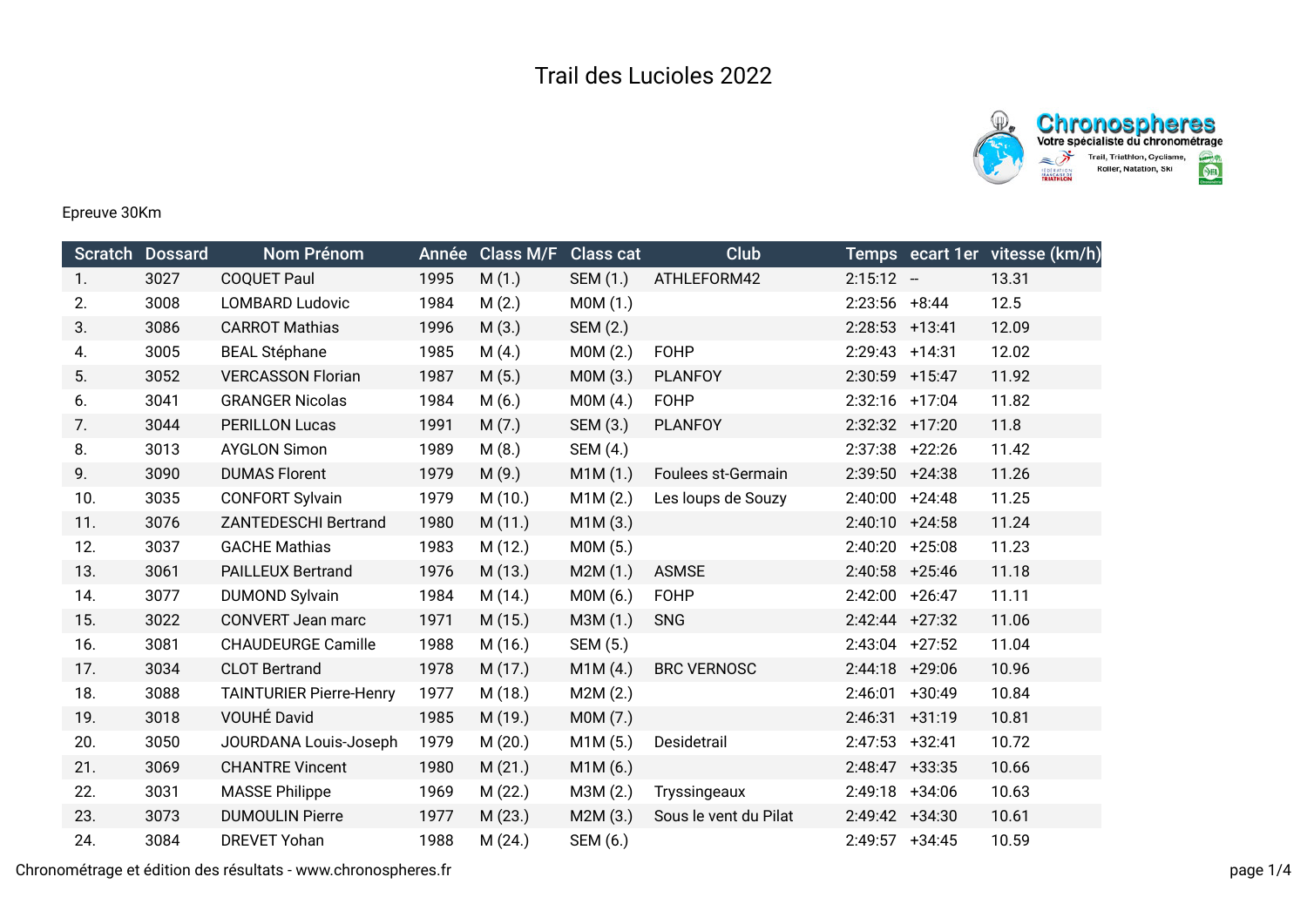|     | <b>Scratch Dossard</b> | Nom Prénom                  |      | Année Class M/F Class cat |           | Club                  |                   |                  | Temps ecart 1er vitesse (km/h) |
|-----|------------------------|-----------------------------|------|---------------------------|-----------|-----------------------|-------------------|------------------|--------------------------------|
| 25. | 3003                   | <b>DELRUE Valentin</b>      | 1998 | M(25.)                    | SEM (7.)  |                       | $2:50:03$ +34:51  |                  | 10.58                          |
| 26. | 3083                   | <b>ZOTOS Philippe</b>       | 1971 | M(26.)                    | M3M (3.)  | <b>ACSM</b>           | $2:50:05$ +34:53  |                  | 10.58                          |
| 27. | 3092                   | <b>DARNE Mickael</b>        | 1984 | M(27.)                    | MOM(8.)   | <b>AS MICHELIN</b>    | $2:53:08$ +37:56  |                  | 10.4                           |
| 28. | 3058                   | PARIS Rémi                  | 1986 | M(28.)                    | M0M (9.)  | LES FURETS D'EIFFAGE  | $2:54:12 +39:00$  |                  | 10.33                          |
| 29. | 3096                   | <b>CLAPEYRON Jean-Louis</b> | 1965 | M (29.)                   | M4M (1.)  |                       | $2:55:00$ +39:48  |                  | 10.29                          |
| 30. | 3038                   | <b>SOUBEYRAT Emilien</b>    | 1988 | M (30.)                   | SEM (8.)  |                       | 2:55:02 +39:50    |                  | 10.28                          |
| 31. | 3097                   | <b>GATTET Leo</b>           | 2000 | M(31.)                    | ESM (1.)  |                       | $2:56:26$ +41:14  |                  | 10.2                           |
| 32. | 3068                   | <b>VARNIEU Nicolas</b>      | 1981 | M (32.)                   | M1M(7.)   |                       | $2:57:00$ +41:48  |                  | 10.17                          |
| 33. | 3019                   | <b>ASTIC Ludwig</b>         | 1987 | M (33.)                   | M0M (10.) | AFA Feyzin Venissieux | $2:57:11 +41:59$  |                  | 10.16                          |
| 34. | 3039                   | <b>BOUDET Damien</b>        | 1977 | M (34.)                   | M2M(4.)   | <b>Team Seqens</b>    | $2:59:00$ +43:48  |                  | 10.06                          |
| 35. | 3011                   | DE FLAUGERGUES Grégory      | 1978 | M (35.)                   | M1M (8.)  |                       | $2:59:10 +43:58$  |                  | 10.05                          |
| 36. | 3089                   | <b>CARTON Guy</b>           | 1960 | M (36.)                   | M5M (1.)  |                       | $3:00:04$ +44:52  |                  | 10                             |
| 37. | 3012                   | <b>FRÈRE Ludovic</b>        | 1991 | M(37.)                    | SEM (9.)  |                       | $3:01:33 + 46:21$ |                  | 9.91                           |
| 38. | 3074                   | <b>COROMPT Thierry</b>      | 1970 | M (38.)                   | M3M (4.)  | Sous le vent du Pilat | $3:01:48$ +46:36  |                  | 9.9                            |
| 39. | 3093                   | <b>CARLEVATO Bertrand</b>   | 1983 | M (39.)                   | M0M (11.) | La Dent qui Bouge     | $3:02:21 +47:09$  |                  | 9.87                           |
| 40. | 3043                   | <b>CHATAGNON Ulric</b>      | 1991 | M(40.)                    | SEM (10.) |                       | $3:02:31 +47:19$  |                  | 9.86                           |
| 41. | 3033                   | <b>TAULEIGNE Samuel</b>     | 1998 | M(41.)                    | SEM (11.) |                       | $3:02:40$ +47:28  |                  | 9.85                           |
| 42. | 3064                   | <b>CHETAIL Eric</b>         | 1969 | M(42.)                    | M3M (5.)  | <b>FOHP</b>           |                   | $3:02:48$ +47:36 | 9.85                           |
| 43. | 3066                   | <b>DUMOND Sylviane</b>      | 1981 | F(1.)                     | M1F(1.)   |                       | $3:03:02$ +47:50  |                  | 9.83                           |
| 44. | 3049                   | ROUX Timothée               | 1993 | M(43.)                    | SEM (12.) | Vélo Club Rambertois  | $3:03:17$ +48:05  |                  | 9.82                           |
| 45. | 3016                   | <b>MOINE Eric</b>           | 1960 | M(44.)                    | M5M (2.)  |                       | $3:03:45$ +48:33  |                  | 9.8                            |
| 46. | 3056                   | <b>CARON Julien</b>         | 1983 | M(45.)                    | M0M (12.) | Desidetrail           | $3:05:34$ +50:22  |                  | 9.7                            |
| 47. | 3047                   | <b>VOLLERIN Michel</b>      | 1959 | M (46.)                   | M5M (3.)  | aurec trail nature    | $3:06:40 +51:28$  |                  | 9.64                           |
| 48. | 3095                   | <b>MEYER Bertrand</b>       | 1983 | M(47.)                    | M0M (13.) |                       | $3:07:15$ +52:03  |                  | 9.61                           |
| 49. | 3014                   | JOUBERT Anthony             | 2002 | M(48.)                    | ESM (2.)  |                       | $3:08:14$ +53:02  |                  | 9.56                           |
| 50. | 3025                   | <b>TRUCHET Jean-Pierre</b>  | 1958 | M (49.)                   | M5M(4.)   | annonay jogging club  | $3:08:27$ +53:15  |                  | 9.55                           |
| 51. | 3045                   | <b>DUPREZ Hadrien</b>       | 1998 | M(50.)                    | SEM (13.) |                       | $3:08:28$ +53:16  |                  | 9.55                           |
| 52. | 3051                   | <b>DURIEU Romain</b>        | 1992 | M(51.)                    | SEM (14.) |                       | $3:08:56$ +53:44  |                  | 9.53                           |
| 53. | 3091                   | <b>PONCET Mathias</b>       | 1980 | M(52.)                    | M1M (9.)  | Foulees st-Germain    | $3:10:12 + 55:00$ |                  | 9.46                           |
| 54. | 3046                   | LHERMET Sébastien           | 1973 | M(53.)                    | M2M(5.)   |                       | $3:10:48$ +55:36  |                  | 9.43                           |
| 55. | 3082                   | <b>DUPUIS Stéphane</b>      | 1972 | M(54.)                    | M3M (6.)  |                       | $3:11:07$ +55:55  |                  | 9.42                           |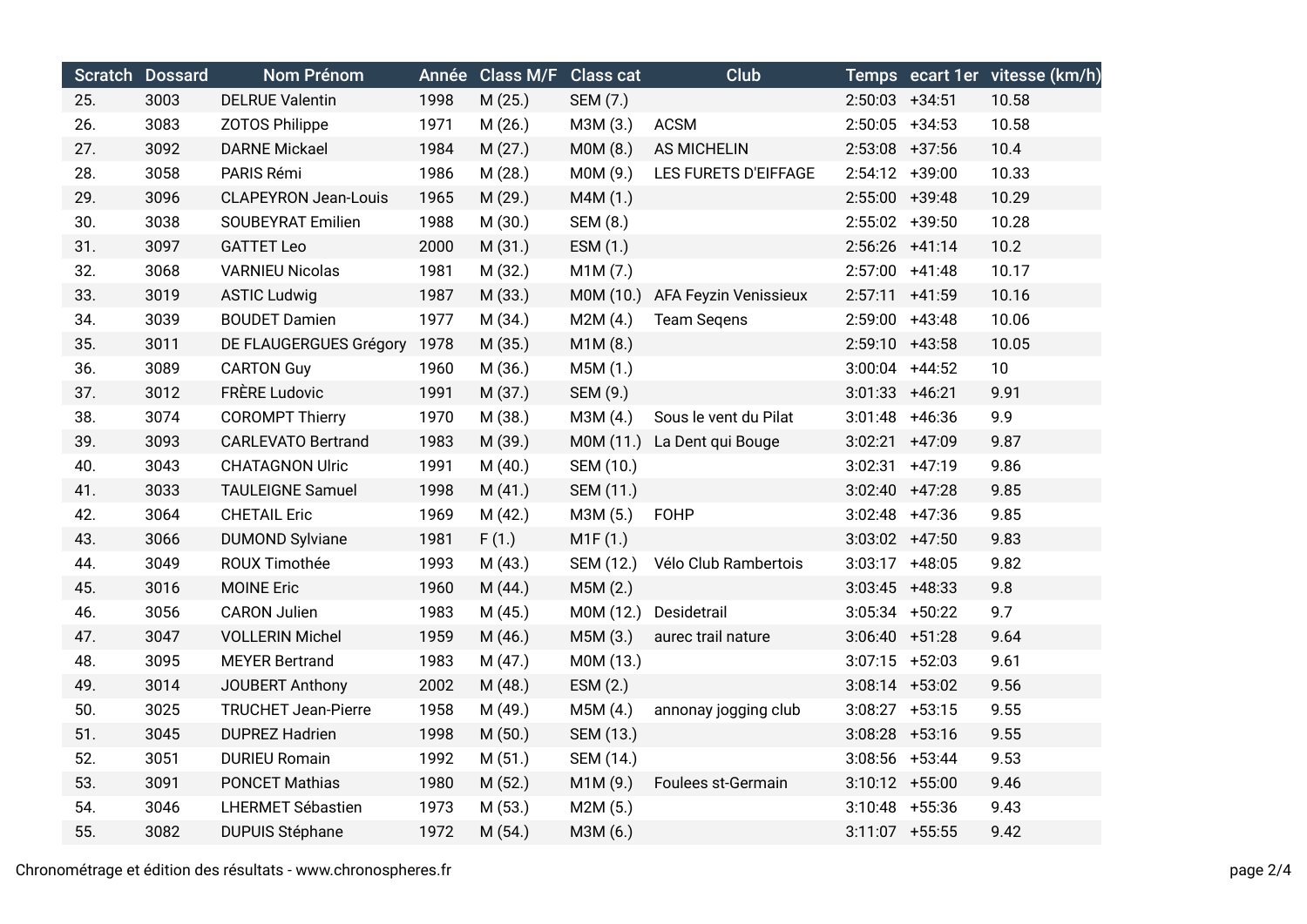|     | Scratch Dossard | Nom Prénom                    |      | Année Class M/F Class cat |           | <b>Club</b>                          |                   |                 | Temps ecart 1er vitesse (km/h) |
|-----|-----------------|-------------------------------|------|---------------------------|-----------|--------------------------------------|-------------------|-----------------|--------------------------------|
| 56. | 3062            | <b>MARTIN Baptiste</b>        | 1995 | M(55.)                    | SEM (15.) |                                      | $3:12:03$ +56:51  |                 | 9.37                           |
| 57. | 3020            | <b>DUPOND Emilie</b>          | 1988 | F(2.)                     | SEF (1.)  |                                      | $3:12:54$ +57:42  |                 | 9.33                           |
| 58. | 3080            | <b>COULAUD Bruno</b>          | 1970 | M(56.)                    | M3M (7.)  |                                      | $3:13:20 + 58:08$ |                 | 9.31                           |
| 59. | 3017            | <b>CANTAIS Cyril</b>          | 1972 | M (57.)                   | M3M (8.)  | CycanTeam                            | $3:13:34$ +58:22  |                 | 9.3                            |
| 60. | 3028            | <b>GIRODET Lionel</b>         | 1974 | M(58.)                    | M2M(6.)   |                                      | $3:16:44 +61:32$  |                 | 9.15                           |
| 61. | 3085            | <b>FAYOLLE Laurent</b>        | 1962 | M (59.)                   | M5M (5.)  |                                      | $3:19:01 +63:49$  |                 | 9.04                           |
| 62. | 3048            | <b>VEROT Joseph</b>           | 1955 | M(60.)                    | M6M (1.)  |                                      | $3:21:35$ +66:23  |                 | 8.93                           |
| 63. | 3059            | <b>COLANGE Alain</b>          | 1966 | M(61.)                    | M4M(2.)   | <b>AUREC TRAIL NATURE</b>            | $3:21:50 +66:38$  |                 | 8.92                           |
| 64. | 3075            | <b>COURBON Séverine</b>       | 1981 | F(3.)                     | M1F(2.)   |                                      | $3:22:36$ +67:24  |                 | 8.88                           |
| 65. | 3060            | FAYOLLE Christophe            | 1983 | M (62.)                   | M0M (14.) | les Rebelles en baskets              | $3:23:44$ +68:32  |                 | 8.83                           |
| 66. | 3078            | <b>FRANTZ Patrice</b>         | 1972 | M(63.)                    | M3M (9.)  |                                      | 3:24:39           | $+69:27$        | 8.8                            |
| 67. | 3009            | ROVIRA Sébastien              | 1975 | M(64.)                    | M2M (7.)  | CLUB ATHLETIC BRIOUDE 3:24:51 +69:39 |                   |                 | 8.79                           |
| 68. | 3015            | DIOURI Adam                   | 1998 | M (65.)                   | SEM (16.) |                                      | $3:24:52 +69:40$  |                 | 8.79                           |
| 69. | 3026            | <b>GRANGE Paul henri</b>      | 1963 | M (66.)                   | M4M (3.)  | Les Lucioles                         | $3:27:02$ +71:50  |                 | 8.69                           |
| 70. | 3000            | <b>SOUCHON Olivier</b>        | 1974 | M (67.)                   | M2M (8.)  | les lucioles                         | $3:27:03$ +71:51  |                 | 8.69                           |
| 71. | 3087            | PERIDIS Sarah                 | 1990 | F(4.)                     | SEF (2.)  |                                      | $3:30:47$ +75:35  |                 | 8.54                           |
| 72. | 3006            | <b>ABRIAL Guillaume</b>       | 1976 | M(68.)                    | M2M (9.)  | St Cyp runners                       | $3:31:57$ +76:45  |                 | 8.49                           |
| 73. | 3036            | <b>MOURIER Thomas</b>         | 1982 | M (69.)                   | M1M (10.) | St Cyp runners                       | $3:31:58$ +76:46  |                 | 8.49                           |
| 74. | 3007            | <b>CHASSOT Stéphane</b>       | 1974 | M (70.)                   |           | M2M (10.) St Cyp Runners             | $3:31:59$ +76:47  |                 | 8.49                           |
| 75. | 3067            | <b>PIGNOL Sebastien</b>       | 1986 | M(71.)                    |           | M0M (15.) St Cyp runners             | $3:32:00$ +76:48  |                 | 8.49                           |
| 76. | 3055            | SIMON Clément                 | 1994 | M (72.)                   | SEM (17.) |                                      | $3:33:57$ +78:45  |                 | 8.41                           |
| 77. | 3094            | <b>DESCHAMPS Pierre-Yves</b>  | 1976 | M (73.)                   | M2M (11.) |                                      | $3:37:17 + 82:05$ |                 | 8.28                           |
| 78. | 3063            | <b>BORNE Pascal</b>           | 1972 | M (74.)                   | M3M (10.) | les lucioles                         | $3:38:32 + 83:20$ |                 | 8.24                           |
| 79. | 3071            | <b>CLAVIER Amandine</b>       | 1983 | F(5.)                     | MOF(1.)   |                                      | $3:40:10 + 84:58$ |                 | 8.18                           |
| 80. | 3070            | <b>BERLIER Pierre-Nicolas</b> | 1984 | M (75.)                   | M0M (16.) |                                      | $3:40:22 + 85:10$ |                 | 8.17                           |
| 81. | 3065            | <b>GERENTES Gilbert</b>       | 1968 | M (76.)                   | M3M (11.) | Moutain dyke                         | $3:44:13 + 89:01$ |                 | 8.03                           |
| 82. | 3072            | <b>BARLET Michel</b>          | 1969 | M (77.)                   | M3M (12.) | <b>Mountain Dyke</b>                 | $3:44:13 + 89:01$ |                 | 8.03                           |
| 83. | 3053            | <b>BONHOMME Patrice</b>       | 1963 | M (78.)                   | M4M(4.)   | Moutain dyke                         | $3:44:14$ +89:02  |                 | 8.03                           |
| 84. | 3010            | <b>SALMON Anne</b>            | 1968 | F(6.)                     | M3F (1.)  | ATHLEFORM42                          | $3:47:38$ +92:26  |                 | 7.91                           |
| 85. | 3021            | POISSON Eric                  | 1972 | M (79.)                   | M3M (13.) |                                      | $3:52:31 +97:19$  |                 | 7.74                           |
| 86. | 3042            | <b>GAILLARD Dylan</b>         | 1998 | M(80.)                    | SEM (18.) |                                      |                   | 4:03:05 +107:53 | 7.4                            |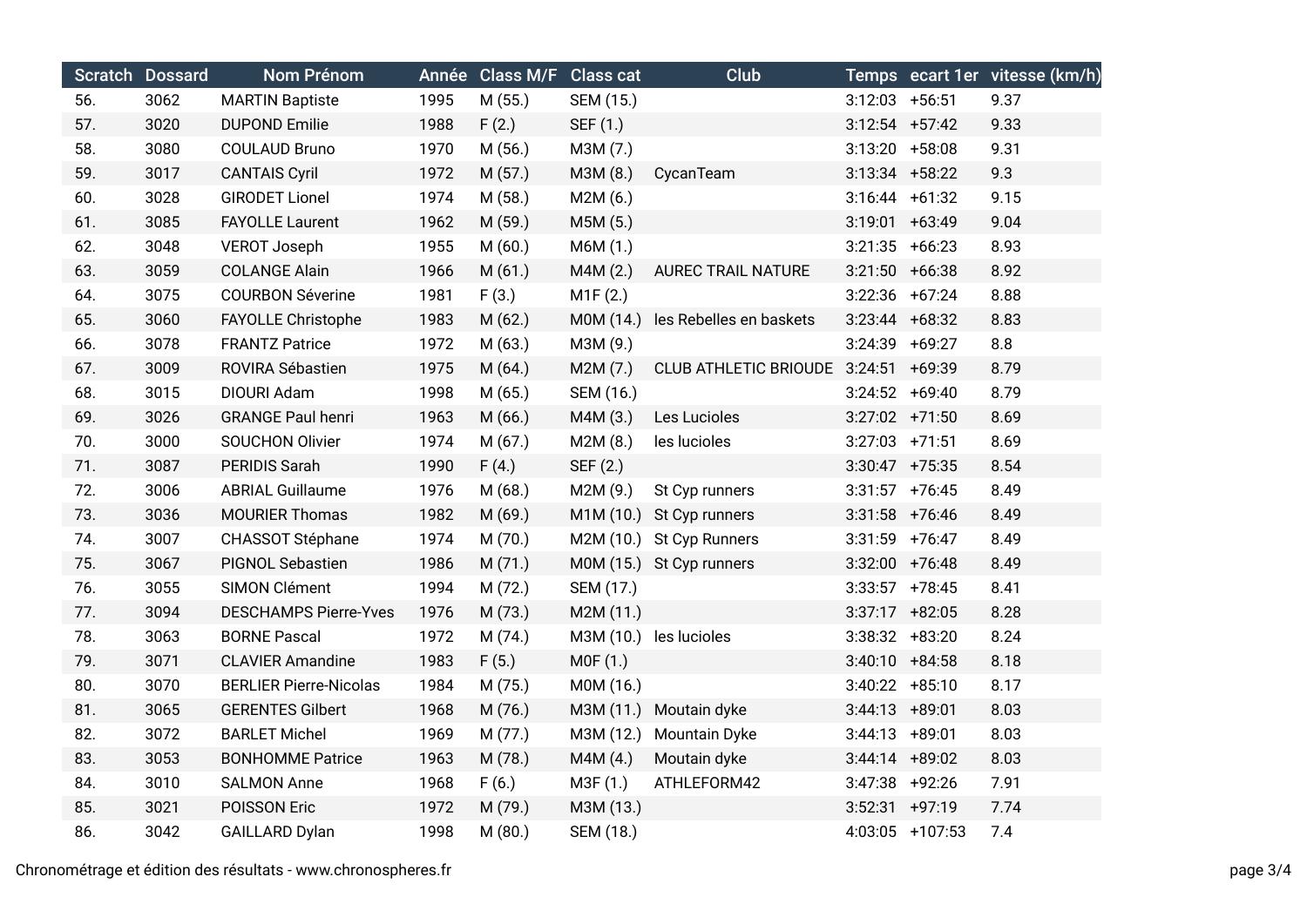|     | <b>Scratch Dossard</b> | Nom Prénom             |      | Année Class M/F Class cat |           | Club                  |                   | Temps ecart 1er vitesse (km/h) |
|-----|------------------------|------------------------|------|---------------------------|-----------|-----------------------|-------------------|--------------------------------|
| 87. | 3029                   | <b>FABRE Jean-Marc</b> | 1964 | M(81.)                    | M4M (5.)  |                       | 4:03:19 +108:07   | 7.4                            |
| 88. | 3057                   | <b>DEMEURE Ludovic</b> | 1978 | M(82.)                    | M1M (11.) |                       | $4:04:27$ +109:15 | 7.36                           |
| 89. | 3024                   | <b>GOURDON Remi</b>    | 1970 | M(83.)                    | M3M (14.) | annonay jogging club  | $4:05:27$ +110:15 | 7.33                           |
| 90. | 3040                   | <b>LIOSON Romain</b>   | 1996 | M(84)                     | SEM (19.) | AJC Annonay           | $4:05:28$ +110:16 | 7.33                           |
| 91. | 3030                   | <b>ROUGEAUX David</b>  | 1972 | M(85.)                    |           | M3M (15.) AJC Annonay | $4:05:28$ +110:16 | 7.33                           |
| 92. | 3054                   | <b>CALLUELA Sylvie</b> | 1966 | F(7.)                     | M4F (1.)  |                       | $4:26:12$ +131:00 | 6.76                           |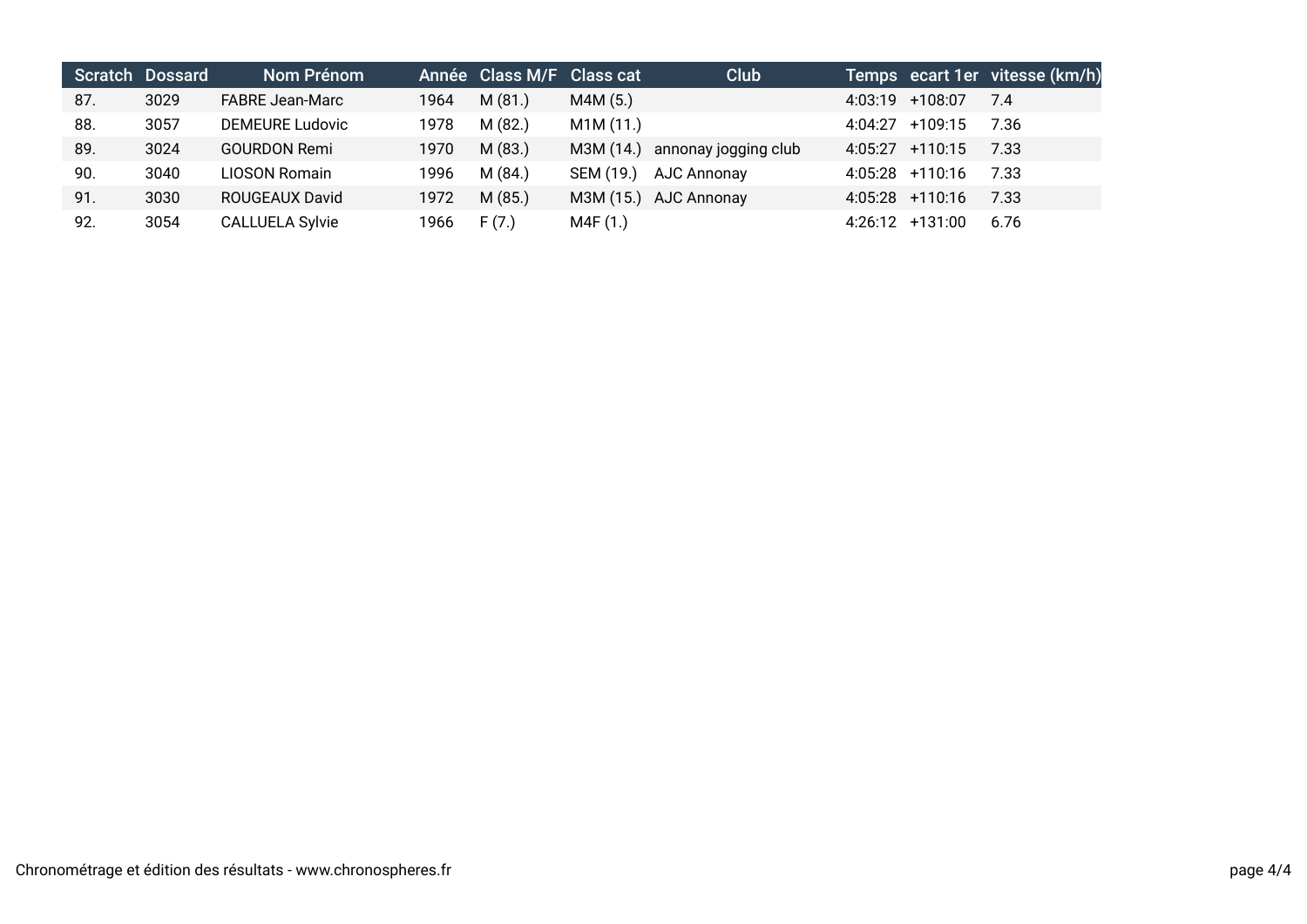

## Epreuve 15Km

|     | Scratch Dossard | <b>Nom Prénom</b>         | Année | <b>Class M/F</b> | <b>Class cat</b> | Club                           |                   |                  | Temps ecart 1er vitesse (km/h) |
|-----|-----------------|---------------------------|-------|------------------|------------------|--------------------------------|-------------------|------------------|--------------------------------|
| 1.  | 1108            | <b>CROUZET Corentin</b>   | 1993  | M(1.)            | SEM (1.)         | Atousports                     | $1:01:54 -$       |                  | 14.54                          |
| 2.  | 1010            | <b>GUIGNAND Hugo</b>      | 1996  | M(2.)            | SEM (2.)         |                                | 1:02:00           | $+0:05$          | 14.52                          |
| 3.  | 1147            | <b>GUYOT Cedric</b>       | 1978  | M(3.)            | M1M(1.)          | Tryssingeaux                   | $1:02:36$ +0:42   |                  | 14.37                          |
| 4.  | 1156            | <b>AUTIN Olivier</b>      | 1989  | M(4.)            | SEM (3.)         |                                | 1:04:20           | $+2:26$          | 13.99                          |
| 5.  | 1092            | <b>DREVET Bertrand</b>    | 1984  | M(5.)            | MOM(1.)          |                                | $1:06:25$ +4:31   |                  | 13.55                          |
| 6.  | 1154            | <b>GOUDET SEBASTIEN</b>   | 1988  | M(6.)            | SEM (4.)         | Team ST VIDAL                  | 1:08:37           | $+6:42$          | 13.12                          |
| 7.  | 1007            | <b>GUIGNAND Amaury</b>    | 1996  | M(7.)            | SEM (5.)         |                                | $1:10:08$ +8:14   |                  | 12.83                          |
| 8.  | 1065            | RIVORY Killian            | 2000  | M(8.)            | ESM (1.)         |                                | $1:10:42 +8:48$   |                  | 12.73                          |
| 9.  | 1113            | PEYRARD Julien            | 1984  | M(9.)            | MOM(2.)          | ATHLEFORM42 / Saint Just trail | $1:11:55$ +10:00  |                  | 12.51                          |
| 10. | 1037            | <b>CROS Nathan</b>        | 1998  | M(10.)           | SEM (6.)         |                                | 1:11:57           | $+10:03$         | 12.51                          |
| 11. | 1157            | <b>BARRALON Jeremy</b>    | 1985  | M(11.)           | M0M (3.)         |                                | $1:12:11$ +10:16  |                  | 12.47                          |
| 12. | 1063            | <b>FORAND Alexis</b>      | 1999  | M(12.)           | SEM (7.)         |                                | 1:12:23           | $+10:29$         | 12.43                          |
| 13. | 1118            | <b>ROMAND Gael</b>        | 1990  | M (13.)          | SEM (8.)         | Jogging club de Véranne        | $1:12:53$ +10:58  |                  | 12.35                          |
| 14. | 1126            | <b>MASSIN Baptiste</b>    | 1984  | M (14.)          | MOM(4.)          | velay athletisme               | 1:13:29           | $+11:34$         | 12.25                          |
| 15. | 1139            | <b>ABRIAL Xavier</b>      | 1973  | M(15.)           | M2M(1.)          | Tryssingeaux                   | 1:13:32 +11:37    |                  | 12.24                          |
| 16. | 1033            | <b>PUICHAFRAY Maxime</b>  | 1993  | M (16.)          | SEM (9.)         |                                | $1:13:42 +11:47$  |                  | 12.21                          |
| 17. | 1101            | <b>FABREGES Jerome</b>    | 1974  | M (17.)          | M2M(2.)          | <b>ACSM</b>                    | $1:13:43$ +11:48  |                  | 12.21                          |
| 18. | 1097            | <b>PACALON Baptiste</b>   | 1986  | M (18.)          | MOM(5.)          |                                |                   | $1:14:14$ +12:20 | 12.12                          |
| 19. | 1123            | <b>BELLERRE David</b>     | 1970  | M (19.)          | M3M (1.)         | Athlé Tence                    | 1:15:39 +13:45    |                  | 11.9                           |
| 20. | 1141            | <b>GAGNAIRE David</b>     | 1996  | M(20.)           | SEM (10.)        |                                | $1:15:42 + 13:47$ |                  | 11.89                          |
| 21. | 1155            | <b>BOURGIER Yannis</b>    | 1992  | M(21.)           | SEM (11.)        |                                | $1:16:00 + 14:06$ |                  | 11.84                          |
| 22. | 1049            | <b>LAFUMA Loic</b>        | 1975  | M (22.)          | M2M (3.)         | annonay jogging club           | 1:16:04           | $+14:10$         | 11.83                          |
| 23. | 1102            | <b>CHAUDIER Sébastien</b> | 1984  | M(23.)           | MOM(6.)          |                                | $1:16:19$ +14:25  |                  | 11.79                          |
| 24. | 1075            | <b>DURANTON Eric</b>      | 1972  | M(24.)           | M3M (2.)         | annonay jogging club           | $1:16:23 + 14:28$ |                  | 11.78                          |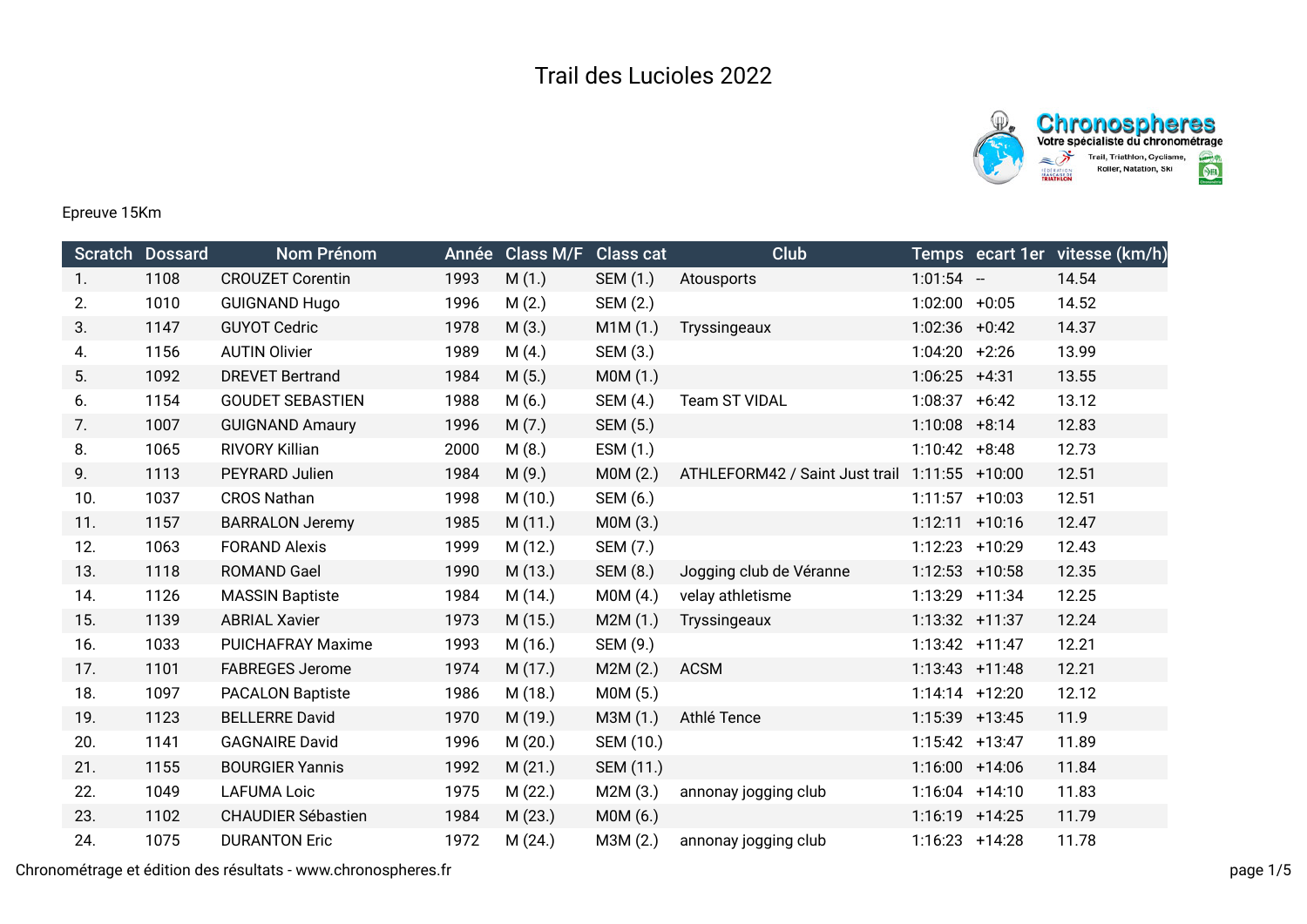|     | Scratch Dossard | Nom Prénom                     | Année | <b>Class M/F</b> Class cat |           | Club                   |                   |                   | Temps ecart 1er vitesse (km/h) |
|-----|-----------------|--------------------------------|-------|----------------------------|-----------|------------------------|-------------------|-------------------|--------------------------------|
| 25. | 1038            | <b>BOURGIER Eymeric</b>        | 1989  | M (25.)                    | SEM (12.) |                        |                   | $1:17:07$ +15:13  | 11.67                          |
| 26. | 1117            | <b>MONTMEA Denis</b>           | 1977  | M (26.)                    | M2M(4.)   | Tryssingeaux           | 1:17:26 +15:31    |                   | 11.62                          |
| 27. | 1036            | PEYRARD Loïc                   | 1987  | M(27.)                     | M0M (7.)  |                        |                   | $1:17:47$ +15:52  | 11.57                          |
| 28. | 1153            | NOUVET CLEMENT                 | 1986  | M (28.)                    | M0M (8.)  |                        |                   | 1:17:56 +16:02    | 11.55                          |
| 29. | 1081            | PERRIN Jean-Baptiste           | 1984  | M (29.)                    | M0M (9.)  |                        |                   | $1:18:10 + 16:16$ | 11.51                          |
| 30. | 1151            | <b>JULLIEN Kevin</b>           | 1993  | M (30.)                    | SEM (13.) |                        |                   | $1:18:57$ +17:02  | 11.4                           |
| 31. | 1084            | <b>MARCON Cédric</b>           | 1984  | M (31.)                    | M0M (10.) |                        | 1:18:59 +17:05    |                   | 11.39                          |
| 32. | 1080            | <b>MARTIN Stephane</b>         | 1971  | M (32.)                    | M3M (3.)  | La Dent Qui Bouge      | $1:19:05$ +17:10  |                   | 11.38                          |
| 33. | 1110            | <b>MAILLET Lydie</b>           | 1987  | F(1.)                      | MOF(1.)   |                        | $1:19:12 +17:18$  |                   | 11.36                          |
| 34. | 1056            | DAGAND David                   | 1977  | M (33.)                    | M2M (5.)  | Vélo Sport de Fraisses | $1:19:14$ +17:19  |                   | 11.36                          |
| 35. | 1057            | <b>BRUN Yves</b>               | 1976  | M (34.)                    | M2M(6.)   |                        | 1:19:16 +17:21    |                   | 11.35                          |
| 36. | 1144            | <b>FREYCHET Xavier</b>         | 1980  | M (35.)                    | M1M(2.)   | Tryssingeaux           |                   | $1:19:17$ +17:22  | 11.35                          |
| 37. | 1073            | LAPREVOTTE Jean-Christophe     | 1984  | M (36.)                    | M0M (11.) |                        | 1:19:20 +17:25    |                   | 11.34                          |
| 38. | 1120            | <b>SOUCHON Carole</b>          | 1975  | F(2.)                      | M2F(1.)   |                        | 1:19:25 +17:31    |                   | 11.33                          |
| 39. | 1004            | <b>DURIEUX Christian</b>       | 1982  | M (37.)                    | M1M(3.)   |                        |                   | $1:19:37$ +17:42  | 11.3                           |
| 40. | 1158            | <b>FOURNEL Vincent</b>         | 1992  | M (38.)                    | SEM (14.) |                        | $1:20:11$ +18:17  |                   | 11.22                          |
| 41. | 1106            | MONTROBERT Christophe          | 1968  | M (39.)                    | M3M (4.)  |                        |                   | $1:20:14$ +18:20  | 11.22                          |
| 42. | 1066            | <b>BEAULAIGUE Raphael</b>      | 1987  | M(40.)                     | M0M (12.) |                        | $1:20:25$ +18:30  |                   | 11.19                          |
| 43. | 1119            | <b>SCHIEX Guerric</b>          | 1968  | M(41.)                     | M3M (5.)  |                        | $1:20:51$ +18:56  |                   | 11.13                          |
| 44. | 1115            | <b>ORIOL Grégory</b>           | 1983  | M(42.)                     | M0M (13.) |                        |                   | $1:20:51$ +18:57  | 11.13                          |
| 45. | 1098            | <b>FAYOLLE Anthony</b>         | 1986  | M (43.)                    | M0M (14.) |                        |                   | $1:21:34$ +19:40  | 11.03                          |
| 46. | 1130            | <b>CLEMENSON Alexandre</b>     | 1993  | M (44.)                    | SEM (15.) | La Dent Qui Bouge      |                   | $1:21:37$ +19:42  | 11.03                          |
| 47. | 1149            | <b>GIRAUD GAUTHIER Alderic</b> | 1978  | F(3.)                      | M1F(1.)   | velay athletisme       | 1:22:20 +20:26    |                   | 10.93                          |
| 48. | 1083            | <b>ROCHE Daniel</b>            | 1963  | M(45.)                     | M4M (1.)  | <b>CLCS Firminy</b>    | 1:22:25 +20:31    |                   | 10.92                          |
| 49. | 1089            | ANDILI REY Andjilani           | 1989  | M (46.)                    | SEM (16.) |                        | $1:22:30 + 20:35$ |                   | 10.91                          |
| 50. | 1027            | <b>COMBIER J-Marc</b>          | 1964  | M(47.)                     | M4M(2.)   | annonay jogging club   |                   | 1:22:36 +20:42    | 10.89                          |
| 51. | 1035            | SAGNOL Ghislain                | 1969  | M (48.)                    | M3M (6.)  | annonay jogging club   |                   | 1:22:36 +20:42    | 10.89                          |
| 52. | 1129            | <b>GUYOT Fabrice</b>           | 1983  | M (49.)                    | M0M (15.) |                        | $1:22:50$ +20:55  |                   | 10.86                          |
| 53. | 1029            | PRUD'HOMME Philippe            | 1972  | M(50.)                     | M3M (7.)  | Les lucioles           | $1:22:53$ +20:58  |                   | 10.86                          |
| 54. | 1122            | <b>JUANOLE Sébastien</b>       | 1981  | M(51.)                     | M1M(4.)   | velay athletisme       | $1:23:13 +21:18$  |                   | 10.81                          |
| 55. | 1109            | <b>ROCHE Anaïs</b>             | 1993  | F(4.)                      | SEF (1.)  | <b>ACSM</b>            | $1:23:31 +21:36$  |                   | 10.78                          |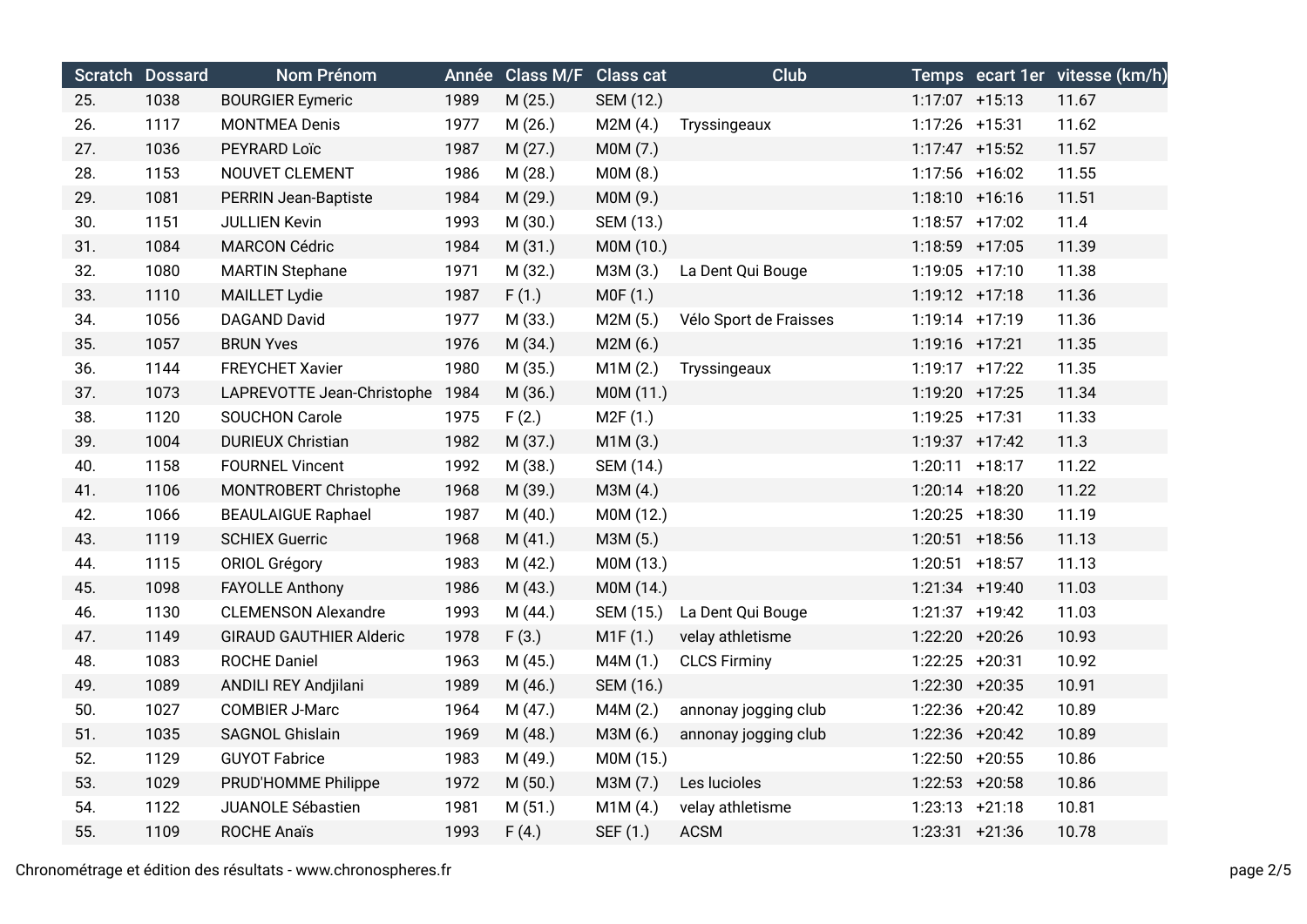|     | Scratch Dossard | Nom Prénom                   |      | Année Class M/F Class cat |                       | Club                                |                   |                  | Temps ecart 1er vitesse (km/h) |
|-----|-----------------|------------------------------|------|---------------------------|-----------------------|-------------------------------------|-------------------|------------------|--------------------------------|
| 56. | 1146            | <b>VOCANSON Daniel</b>       | 1981 | M (52.)                   | M1M(5.)               |                                     | $1:23:39$ +21:44  |                  | 10.76                          |
| 57. | 1051            | PAUCHON Éric                 | 1972 | M (53.)                   | M3M (8.)              | les lucioles                        |                   | $1:24:10 +22:15$ | 10.69                          |
| 58. | 1062            | <b>CHAPUIS Nicolas</b>       | 1987 | M (54.)                   | M0M (16.)             | Desidetrail                         | 1:24:23 +22:29    |                  | 10.66                          |
| 59. | 1022            | JOURDA Benjamin              | 1992 | M (55.)                   | SEM (17.)             |                                     |                   | $1:24:27$ +22:32 | 10.66                          |
| 60. | 1088            | <b>DEPIERRE Inès</b>         | 2004 | F(5.)                     | <b>JUF (1.)</b>       |                                     | 1:25:01 +23:06    |                  | 10.59                          |
| 61. | 1012            | <b>KASBACH Hugo</b>          | 1991 | M(56.)                    | SEM (18.)             |                                     |                   | $1:25:52$ +23:58 | 10.48                          |
| 62. | 1006            | PERA Jean-Baptiste           | 1986 | M(57.)                    |                       | M0M (17.) Les Foulées de St Germain | $1:26:07$ +24:12  |                  | 10.45                          |
| 63. | 1100            | JOLIVET Julien               | 1978 | M(58.)                    | M1M(6.)               |                                     | 1:26:16 +24:21    |                  | 10.43                          |
| 64. | 1019            | <b>SAGNOL Christian</b>      | 1965 | M (59.)                   | M4M (3.)              | route 42                            | $1:26:22 +24:27$  |                  | 10.42                          |
| 65. | 1128            | <b>SEYVE Olivier</b>         | 1967 | M(60.)                    | M4M(4.)               |                                     | $1:26:28$ +24:33  |                  | 10.41                          |
| 66. | 1085            | <b>MARTIN Gaetan</b>         | 1989 | M(61.)                    | SEM (19.)             | Airbus Sporting Club                | $1:26:44$ +24:49  |                  | 10.38                          |
| 67. | 1044            | <b>LACOMBE Jessica</b>       | 1987 | F(6.)                     | MOF(2.)               | Fitrunsports                        |                   | $1:27:05$ +25:10 | 10.33                          |
| 68. | 1121            | COULAND Gérald               | 1972 | M(62.)                    | M3M (9.)              | Athlé Tence                         | $1:27:12 + 25:18$ |                  | 10.32                          |
| 69. | 1008            | <b>PAVON Francisco</b>       | 1969 | M(63.)                    | M3M (10.)             | annonay jogging club                |                   | $1:27:17$ +25:22 | 10.31                          |
| 70. | 1047            | <b>GARRIER Simon</b>         | 1992 | M(64.)                    | SEM (20.)             | <b>Just Trail</b>                   | $1:27:40$ +25:45  |                  | 10.27                          |
| 71. | 1060            | <b>BALANDRAUD Christophe</b> | 1974 | M (65.)                   | M2M (7.)              |                                     | 1:27:44 +25:49    |                  | 10.26                          |
| 72. | 1058            | <b>BIANCHIN Cyril</b>        | 1974 | M(66.)                    | M2M(8.)               | JEANJEAN.COM                        | 1:27:54 +25:59    |                  | 10.24                          |
| 73. | 1143            | <b>BERGER Lilian</b>         | 2002 | M (67.)                   | ESM (2.)              |                                     |                   | 1:28:09 +26:15   | 10.21                          |
| 74. | 1076            | <b>GIRODET Jerome</b>        | 1972 | M(68.)                    | M3M (11.)             |                                     | 1:28:30 +26:35    |                  | 10.17                          |
| 75. | 1039            | <b>FOURNEL Florence</b>      | 1971 | F(7.)                     | M3F (1.)              |                                     |                   | 1:28:49 +26:54   | 10.13                          |
| 76. | 1015            | <b>LAPOUGE Herve</b>         | 1972 | M (69.)                   | M3M (12.)             | Espace et Course                    | $1:28:55$ +27:00  |                  | 10.12                          |
| 77. | 1021            | <b>CANTAIS Elisabeth</b>     | 1973 | F(8.)                     | M2F (2.)              | Espace et Course                    | $1:28:57$ +27:02  |                  | 10.12                          |
| 78. | 1013            | <b>FAURE Estelle</b>         | 1977 | F(9.)                     | M <sub>2</sub> F (3.) |                                     | 1:29:14 +27:19    |                  | 10.09                          |
| 79. | 1055            | <b>GOLFIER Dominique</b>     | 1976 | M (70.)                   | M2M (9.)              |                                     |                   | 1:29:20 +27:26   | 10.07                          |
| 80. | 1072            | <b>MAES Nicolas</b>          | 1980 | M (71.)                   | M1M(7.)               |                                     | 1:29:32 +27:38    |                  | 10.05                          |
| 81. | 1071            | <b>LOUISON Nelly</b>         | 1980 | F(10.)                    | M1F(2.)               |                                     | 1:29:33 +27:38    |                  | 10.05                          |
| 82. | 1064            | ROUCHOUSE Julien             | 1973 | M (72.)                   | M2M (10.)             |                                     | $1:29:33 +27:38$  |                  | 10.05                          |
| 83. | 1132            | <b>CURIOT Richard</b>        | 1975 | M (73.)                   |                       | M2M (11.) POMPIERS DE MACON         | $1:30:08$ +28:14  |                  | 9.98                           |
| 84. | 1114            | <b>ROCHE Vincent</b>         | 1971 | M (74.)                   | M3M (13.)             |                                     | 1:30:09 +28:14    |                  | 9.98                           |
| 85. | 1042            | <b>ARSAC Christine</b>       | 1967 | F(11.)                    | M4F (1.)              |                                     | 1:30:32 +28:37    |                  | 9.94                           |
| 86. | 1078            | <b>BUGNAZET Evelyne</b>      | 1974 | F(12.)                    | M2F(4.)               |                                     | 1:30:52 +28:57    |                  | 9.9                            |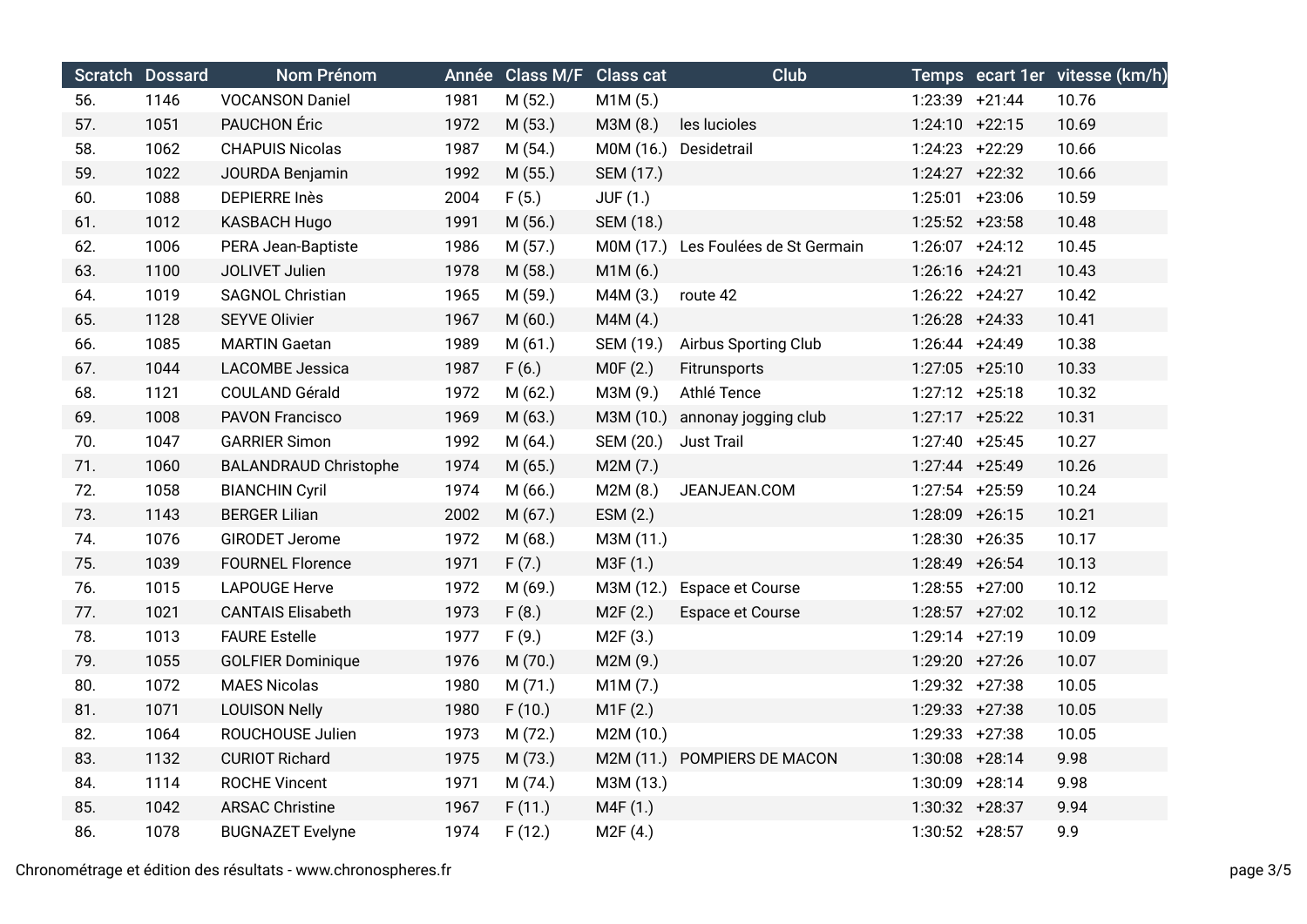|      | <b>Scratch Dossard</b> | <b>Nom Prénom</b>          |      | Année Class M/F Class cat |                      | Club                      |                   |                  | Temps ecart 1er vitesse (km/h) |
|------|------------------------|----------------------------|------|---------------------------|----------------------|---------------------------|-------------------|------------------|--------------------------------|
| 87.  | 1111                   | <b>DEPRAS Florentin</b>    | 1997 | M (75.)                   | SEM (21.)            |                           | $1:30:53$ +28:59  |                  | 9.9                            |
| 88.  | 1000                   | MAZARGUIL Aurélie          | 1979 | F(13.)                    | M1F(3.)              |                           | 1:30:59 +29:05    |                  | 9.89                           |
| 89.  | 1104                   | <b>AULAGNE Mickael</b>     | 1977 | M (76.)                   | M2M (12.)            |                           | 1:31:34 +29:39    |                  | 9.83                           |
| 90.  | 1116                   | <b>VIAL Cedric</b>         | 1978 | M (77.)                   | M1M(8.)              | les Rebelles en baskets   |                   | $1:31:57$ +30:02 | 9.79                           |
| 91.  | 1061                   | <b>BADIN Jean claude</b>   | 1953 | M (78.)                   | M6M (1.)             | Jogging club de Véranne   | 1:31:59 +30:04    |                  | 9.78                           |
| 92.  | 1096                   | <b>MEASSON Angele</b>      | 1968 | F(14.)                    | M3F (2.)             |                           | $1:33:08$ +31:14  |                  | 9.66                           |
| 93.  | 1023                   | <b>GROS Pascal</b>         | 1960 | M (79.)                   | M5M (1.)             | CLIPS Roche la Molière    | $1:33:15 +31:20$  |                  | 9.65                           |
| 94.  | 1070                   | <b>COLOVRAY Frederic</b>   | 1965 | M (80.)                   | M4M (5.)             | Footing club Rambertois   | 1:34:39 +32:44    |                  | 9.51                           |
| 95.  | 1030                   | <b>BELLEDENT Xavier</b>    | 1988 | M(81.)                    | SEM (22.)            |                           | $1:34:41 + 32:47$ |                  | 9.5                            |
| 96.  | 1018                   | <b>GACHE Lucie</b>         | 1986 | F(15.)                    | M0F (3.)             |                           |                   | $1:34:52 +32:58$ | 9.49                           |
| 97.  | 1041                   | <b>GACHE Sylvain</b>       | 1983 | M (82.)                   | M0M (18.)            |                           |                   | 1:35:19 +33:24   | 9.44                           |
| 98.  | 1048                   | <b>GAUDILLIERE Sylvain</b> | 1983 | M (83.)                   | M0M (19.) Just Trail |                           |                   | $1:35:19$ +33:25 | 9.44                           |
| 99.  | 1032                   | <b>GROS Yael</b>           | 1988 | M (84.)                   | SEM (23.)            |                           | 1:35:29 +33:34    |                  | 9.43                           |
| 100. | 1025                   | <b>GAUBERT Bruno</b>       | 1967 | M (85.)                   | M4M (6.)             |                           | $1:37:18$ +35:24  |                  | 9.25                           |
| 101. | 1112                   | <b>DEVARREWAERE Denis</b>  | 1980 | M (86.)                   | M1M(9.)              |                           |                   | 1:37:30 +35:36   | 9.23                           |
| 102. | 1050                   | <b>DEFOUR Chloe</b>        | 2004 | F(16.)                    | <b>JUF (2.)</b>      | les lucioles              |                   | $1:37:41$ +35:47 | 9.21                           |
| 103. | 1079                   | <b>GILBERTAS Philippe</b>  | 1961 | M (87.)                   | M5M(2.)              | <b>CAP GRAND AIR</b>      |                   | 1:38:28 +36:34   | 9.14                           |
| 104. | 1091                   | <b>ANDRE Fabrice</b>       | 1972 | M (88.)                   | M3M (14.)            | Petite traversée pour mae | $1:38:40 + 36:45$ |                  | 9.12                           |
| 105. | 1001                   | <b>ANDRES Nora</b>         | 1976 | F(17.)                    | M2F (5.)             | Footing club Rambertois   | 1:38:56 +37:01    |                  | 9.1                            |
| 106. | 1105                   | PELAT Federico             | 1991 | M (89.)                   | SEM (24.)            |                           | 1:38:59 +37:04    |                  | 9.09                           |
| 107. | 1086                   | <b>DEPIERRE Maëlys</b>     | 2004 | F(18.)                    | JUF (3.)             |                           |                   | 1:39:20 +37:25   | 9.06                           |
| 108. | 1068                   | SOUVIGNET Amandine         | 1995 | F(19.)                    | SEF (2.)             |                           |                   | 1:39:24 +37:30   | 9.05                           |
| 109. | 1069                   | <b>TERRIER Rémy</b>        | 1988 | M (90.)                   | SEM (25.)            |                           |                   | 1:39:25 +37:30   | 9.05                           |
| 110. | 1137                   | <b>CONVERS Perrine</b>     | 1996 | F(20.)                    | SEF (3.)             |                           |                   | 1:39:27 +37:32   | 9.05                           |
| 111. | 1138                   | <b>CONVERS Maximilien</b>  | 1985 | M (91.)                   | M0M (20.)            |                           |                   | 1:39:28 +37:33   | 9.05                           |
| 112. | 1142                   | <b>COLLY Sylvain</b>       | 1990 | M (92.)                   | SEM (26.)            |                           |                   | $1:39:47 +37:52$ | 9.02                           |
| 113. | 1034                   | <b>DRANSART Mathilde</b>   | 1992 | F(21.)                    | SEF (4.)             |                           | $1:39:51$ +37:57  |                  | 9.01                           |
| 114. | 1074                   | RIOCREUX Emmanuelle        | 1977 | F(22.)                    | M2F(6.)              | Sportifs du Haut Velay    | 1:41:06 +39:11    |                  | 8.9                            |
| 115. | 1016                   | <b>NAVOGNE Bertrand</b>    | 1982 | M (93.)                   | M1M (10.)            | La Dent Qui Bouge         | $1:41:08$ +39:13  |                  | 8.9                            |
| 116. | 1090                   | <b>BENGHALIA Albert</b>    | 1962 | M (94.)                   | M5M (3.)             |                           | 1:41:22 +39:28    |                  | 8.88                           |
| 117. | 1011                   | <b>RUIZ Kevin</b>          | 1991 | M (95.)                   | SEM (27.)            |                           | 1:42:16 +40:22    |                  | 8.8                            |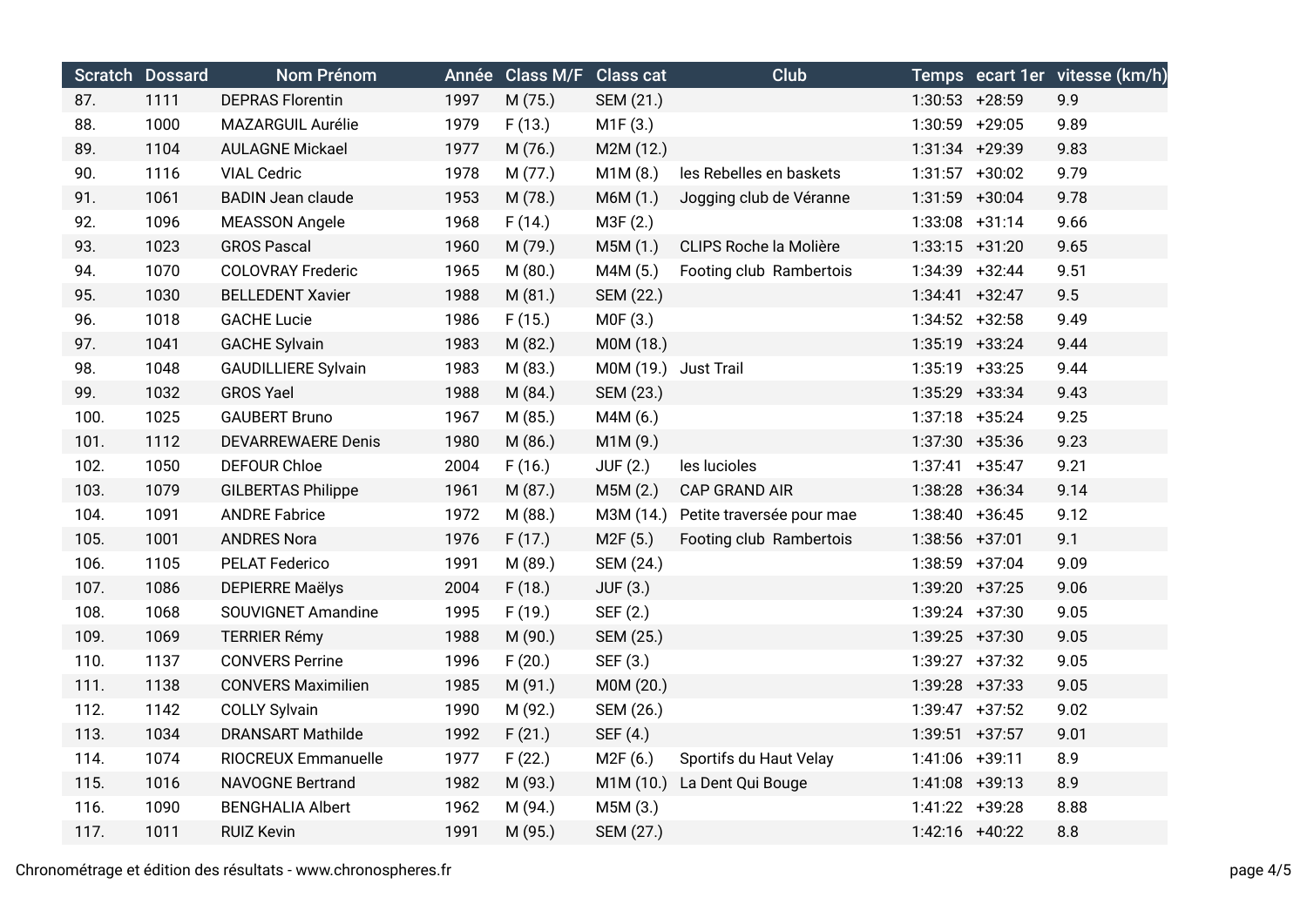|      | Scratch Dossard | Nom Prénom                |      | Année Class M/F Class cat |           | Club                      |                   | Temps ecart 1er vitesse (km/h) |
|------|-----------------|---------------------------|------|---------------------------|-----------|---------------------------|-------------------|--------------------------------|
| 118. | 1093            | <b>LEBOURCQ Nadine</b>    | 1973 | F(23.)                    | M2F (7.)  |                           | 1:42:17 +40:22    | 8.8                            |
| 119. | 1017            | <b>PAGE Magalie</b>       | 1987 | F(24.)                    | MOF(4.)   | Petite traversée pour mae | 1:42:24 +40:29    | 8.79                           |
| 120. | 1094            | <b>AULAGNE Christophe</b> | 1972 | M (96.)                   | M3M (15.) | La Dent Qui Bouge         | $1:43:17$ +41:23  | 8.71                           |
| 121. | 1124            | <b>RANCON Florence</b>    | 1972 | F(25.)                    | M3F (3.)  | <b>CLCS Firminy</b>       | 1:44:43 +42:49    | 8.59                           |
| 122. | 1125            | <b>MATHEVON Cedric</b>    | 1974 | M (97.)                   | M2M (13.) |                           | 1:44:44 +42:49    | 8.59                           |
| 123. | 1046            | <b>CASANOVA Ludivine</b>  | 1993 | F(26.)                    | SEF (5.)  | <b>FitRunSports</b>       | 1:44:49 +42:55    | 8.59                           |
| 124. | 1077            | <b>BONNIER Sandrine</b>   | 1981 | F(27.)                    | M1F(4.)   | <b>RAMS</b>               | 1:45:25 +43:30    | 8.54                           |
| 125. | 1152            | <b>GOUTAGNY LIONEL</b>    | 1973 | M (98.)                   | M2M (14.) |                           | 1:45:28 +43:33    | 8.53                           |
| 126. | 1145            | MICHALAK Julien           | 1981 | M (99.)                   | M1M (11.) |                           | $1:45:31 +43:37$  | 8.53                           |
| 127. | 1099            | JOLIVET Johan             | 1981 | M (100.)                  | M1M (12.) | Le Joggeur en carton      | 1:46:19 +44:25    | 8.46                           |
| 128. | 1082            | <b>ROBERT Joel</b>        | 1966 | M (101.)                  | M4M (7.)  | velay athletisme          | 1:46:34 +44:39    | 8.44                           |
| 129. | 1020            | <b>TAILLIEZ Marion</b>    | 1987 | F(28.)                    | M0F (5.)  |                           | 1:49:30 +47:35    | 8.22                           |
| 130. | 1134            | MOUNIER Isabelle          | 1966 | F(29.)                    | M4F (2.)  |                           | 1:49:59 +48:05    | 8.18                           |
| 131. | 1005            | <b>REYNES Guillaume</b>   | 1990 | M (102.)                  | SEM (28.) |                           | $1:50:53$ +48:58  | 8.12                           |
| 132. | 1003            | <b>CHAVANNE Dominique</b> | 1962 | M (103.)                  | M5M(4.)   |                           | 1:50:54 +49:00    | 8.11                           |
| 133. | 1043            | <b>MASSE Estelle</b>      | 1973 | F(30.)                    | M2F(8.)   | les Rebelles en baskets   | $1:50:57$ +49:03  | 8.11                           |
| 134. | 1131            | <b>MANET Cecile</b>       | 1971 | F(31.)                    | M3F(4.)   | les Rebelles en baskets   | 1:50:59 +49:04    | 8.11                           |
| 135. | 1136            | <b>OLLIER Delphine</b>    | 1972 | F(32.)                    | M3F (5.)  | <b>FOHP</b>               | 1:52:24 +50:30    | 8.01                           |
| 136. | 1135            | <b>DREVET Gaelle</b>      | 1976 | F(33.)                    | M2F (9.)  | <b>FOHP</b>               | 1:52:26 +50:32    | 8                              |
| 137. | 1103            | <b>BREGERE Marlène</b>    | 1994 | F(34.)                    | SEF (6.)  |                           | 1:56:29 +54:35    | 7.73                           |
| 138. | 1054            | <b>BREGERE Benoit</b>     | 1992 | M (104.)                  | SEM (29.) |                           | $1:56:31 +54:36$  | 7.72                           |
| 139. | 1067            | <b>PORCEL Caroline</b>    | 1978 | F(35.)                    | M1F(5.)   |                           | 1:57:04 +55:09    | 7.69                           |
| 140. | 1059            | <b>BALANDRAUD Fanny</b>   | 1979 | F(36.)                    | M1F (6.)  | Desidetrail               | $1:57:17$ +55:22  | 7.67                           |
| 141. | 1053            | GUEZZOU Karima            | 1977 | F(37.)                    | M2F (10.) |                           | $1:57:41$ +55:46  | 7.65                           |
| 142. | 1140            | <b>RASCLE Alain</b>       | 1956 | M (105.)                  | M6M (2.)  | Montfaucon                | $1:58:27$ +56:32  | 7.6                            |
| 143. | 1150            | <b>CLAVIER Laurence</b>   | 1962 | F(38.)                    | M5F (1.)  |                           | 1:59:32 +57:37    | 7.53                           |
| 144. | 1107            | <b>DEPRAS Philippe</b>    | 1979 | M (106.)                  | M1M (13.) | Club des guenilles        | 1:59:32 +57:37    | 7.53                           |
| 145. | 1133            | <b>VINCENT Jean-Luc</b>   | 1963 | M (107.)                  | M4M (8.)  | <b>CANICROSS</b>          | $2:05:06$ +63:11  | 7.19                           |
| 146. | 1024            | <b>GEORJON Blandine</b>   | 1969 | F(39.)                    | M3F (6.)  | <b>AON NEVERS</b>         | 2:23:29 +81:35    | 6.27                           |
| 147. | 1040            | <b>MASSO Christine</b>    | 1967 | F(40.)                    | M4F (3.)  | Marche du Velay Natation  | $2:23:30 + 81:35$ | 6.27                           |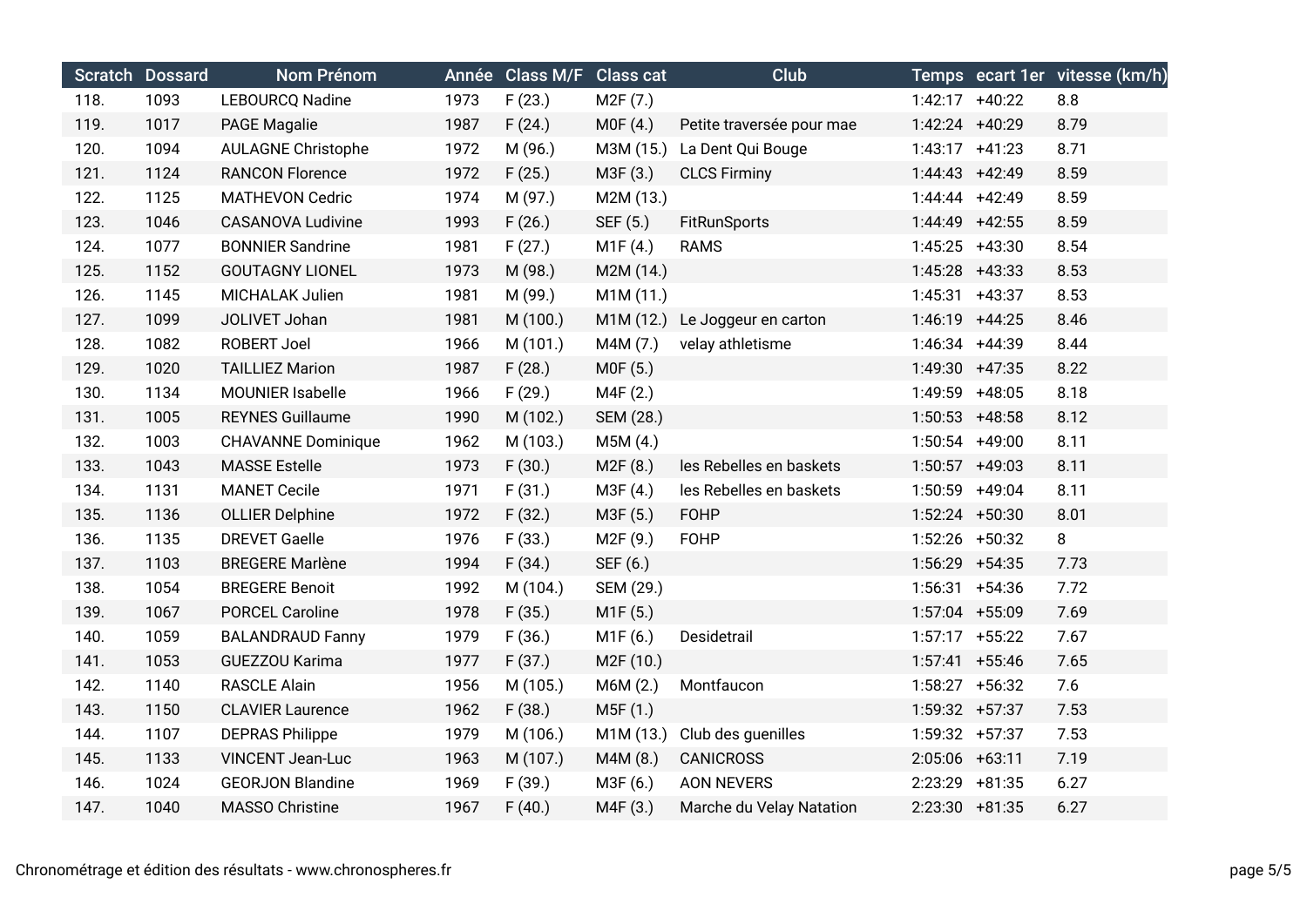



## Epreuve 8Km

|      | <b>Scratch Dossard</b> | Nom Prénom                | Année | <b>Class M/F</b> | <b>Class cat</b> | Club                           |                  |                  | Temps ecart 1er vitesse (km/h) |
|------|------------------------|---------------------------|-------|------------------|------------------|--------------------------------|------------------|------------------|--------------------------------|
| 0001 | 11                     | <b>LAVERNHE Pierre</b>    | 1987  | M(1.)            | MOM(1.)          | ASM Athlétisme                 | $0:29:39 -$      |                  | 16.18                          |
| 0002 | 72                     | ROMEUF Jonathan           | 1984  | M(2.)            | MOM(2.)          |                                | 0:31:41          | $+2:01$          | 15.15                          |
| 0003 | 16                     | <b>PERRILLON Maxence</b>  | 1993  | M(3.)            | SEM (1.)         | Sportifs du Haut Velay         | $0:32:23$ +2:44  |                  | 14.82                          |
| 0004 | 56                     | <b>ESPERANCA Henrique</b> | 1972  | M(4.)            | M3M (1.)         |                                | $0:33:05$ +3:25  |                  | 14.51                          |
| 0005 | 54                     | <b>CHANUT Remi</b>        | 2002  | M(5.)            | ESM (1.)         |                                | 0:33:51          | $+4:12$          | 14.17                          |
| 0006 | 36                     | <b>REY Christophe</b>     | 1975  | M(6.)            | M2M(1.)          | <b>Bollene Athletique Club</b> | 0:34:31          | $+4:51$          | 13.9                           |
| 0007 | 85                     | PABIAU Nathan             | 2002  | M(7.)            | ESM (2.)         |                                | $0:36:25 +6:45$  |                  | 13.18                          |
| 0008 | 57                     | <b>SARTORI Serge</b>      | 1959  | M(8.)            | M5M (1.)         | Team Ben Run                   | 0:37:01          | $+7:21$          | 12.96                          |
| 0009 | 37                     | <b>REY Lenny</b>          | 2005  | M(9.)            | CAM (1.)         | <b>Bollene Athletique Club</b> | $0:37:04$ +7:24  |                  | 12.95                          |
| 0010 | 61                     | <b>CHAUDIER Loic</b>      | 1992  | M(10.)           | SEM (2.)         |                                | $0:37:06$ +7:27  |                  | 12.93                          |
| 0011 | 76                     | <b>VARENNES Gilbert</b>   | 1970  | M(11.)           | M3M (2.)         |                                | $0:37:26$ +7:47  |                  | 12.82                          |
| 0012 | 65                     | <b>JOURDA Corentin</b>    | 1997  | M(12.)           | SEM (3.)         |                                | 0:37:41          | $+8:01$          | 12.74                          |
| 0013 | 22                     | <b>GIRY Romain</b>        | 1998  | M (13.)          | SEM (4.)         |                                | $0:38:06$ +8:27  |                  | 12.59                          |
| 0014 | 18                     | <b>BONNET Nathan</b>      | 2006  | M (14.)          | CAM (2.)         |                                | $0:38:26$ +8:46  |                  | 12.49                          |
| 0015 | 46                     | <b>POLLET Alexis</b>      | 1981  | M (15.)          | M1M(1.)          |                                | 0:38:59          | $+9:20$          | 12.31                          |
| 0016 | 60                     | <b>VIALA Thomas</b>       | 1992  | M (16.)          | SEM (5.)         |                                | 0:40:01          | $+10:21$         | 11.99                          |
| 0017 | 73                     | <b>ROYON Nadia</b>        | 1984  | F(1.)            | MOF(1.)          |                                |                  | $0:40:30$ +10:50 | 11.85                          |
| 0018 | 40                     | <b>JAROUSSE Patrick</b>   | 1966  | M (17.)          | M4M (1.)         | DMD43                          | $0:41:40 +12:00$ |                  | 11.52                          |
| 0019 | 15                     | <b>AUGUSTE Clément</b>    | 1999  | M (18.)          | SEM (6.)         |                                | $0:42:38$ +12:58 |                  | 11.26                          |
| 0020 | 66                     | <b>CARROT Remi</b>        | 1983  | M (19.)          | MOM(3.)          |                                | $0:42:40$ +13:01 |                  | 11.25                          |
| 0021 | 17                     | <b>AUTIN Yanis</b>        | 2006  | M(20.)           | CAM (3.)         |                                | $0:42:57$ +13:18 |                  | 11.17                          |
| 0022 | 52                     | <b>WILINSKI Quentin</b>   | 2001  | M(21.)           | ESM(3.)          |                                |                  | $0:44:09$ +14:29 | 10.87                          |
| 0023 | 19                     | <b>PERRILLON Aude</b>     | 1991  | F(2.)            | SEF (1.)         |                                | $0:44:28$ +14:48 |                  | 10.79                          |
| 0024 | 58                     | <b>MOULIN Julien</b>      | 1992  | M(22.)           | SEM (7.)         |                                |                  | $0:45:00$ +15:20 | 10.67                          |

Chronométrage et édition des résultats - www.chronospheres.fr page 1/3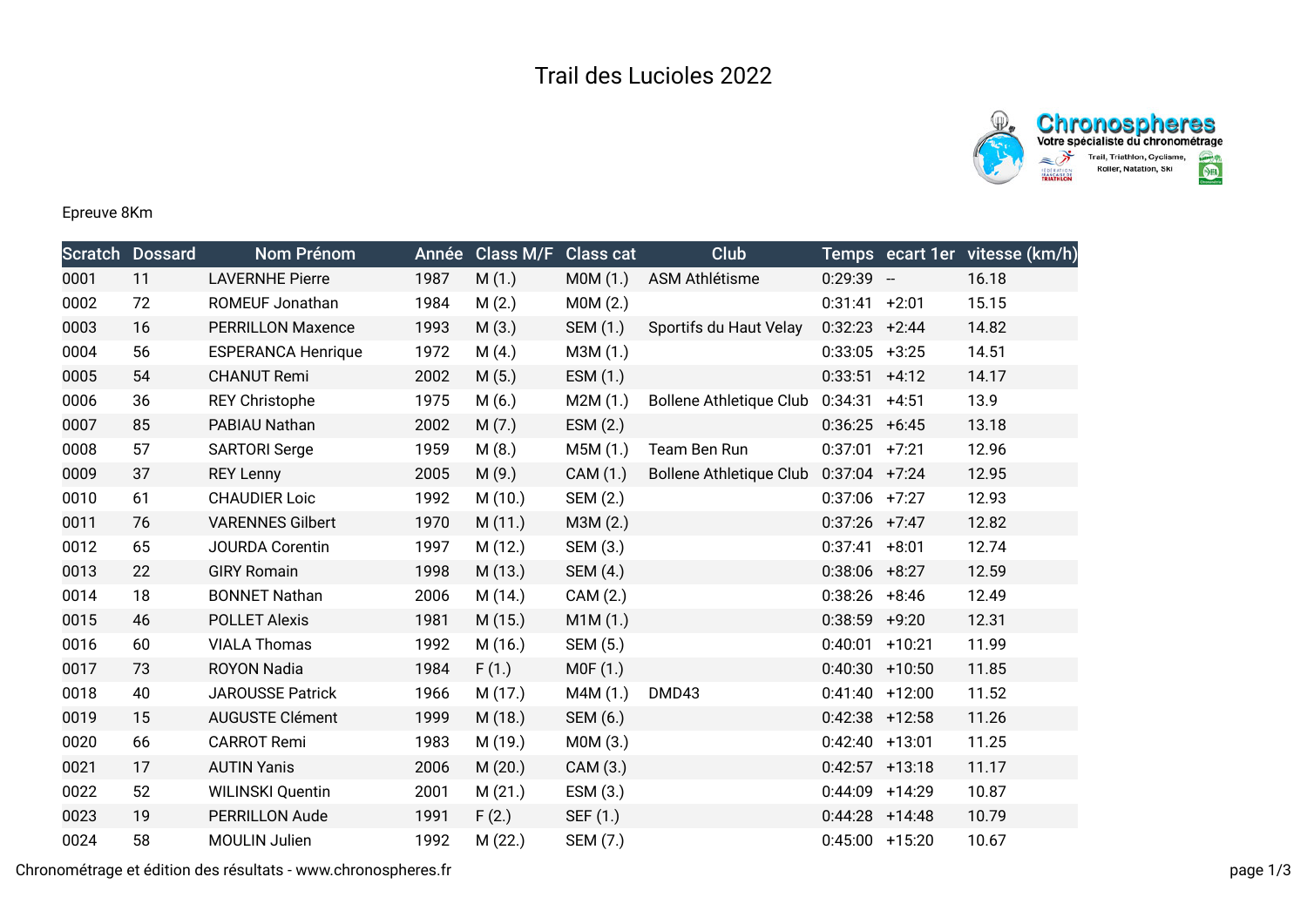|      | <b>Scratch Dossard</b> | Nom Prénom                   |      | Année Class M/F Class cat |                 | Club                    |                   |                  | Temps ecart 1er vitesse (km/h) |
|------|------------------------|------------------------------|------|---------------------------|-----------------|-------------------------|-------------------|------------------|--------------------------------|
| 0025 | 49                     | <b>ROGER Pascal</b>          | 1955 | M (23.)                   | M6M (1.)        |                         | $0:46:17$ +16:37  |                  | 10.37                          |
| 0026 | 78                     | <b>MAURIN Laura</b>          | 1993 | F(3.)                     | SEF (2.)        |                         | $0:46:23 + 16:43$ |                  | 10.35                          |
| 0027 | 42                     | PEYRACHE Solene              | 1994 | F(4.)                     | SEF (3.)        |                         | $0:46:32 +16:53$  |                  | 10.31                          |
| 0028 | 41                     | PACALON Bérengère            | 1990 | F(5.)                     | SEF (4.)        |                         | $0:47:21$ +17:41  |                  | 10.14                          |
| 0029 | 74                     | <b>BALLANDRAUX Angélique</b> | 1987 | F(6.)                     | MOF(2.)         |                         | $0:47:42$ +18:03  |                  | 10.06                          |
| 0030 | 70                     | <b>CHARRA Christian</b>      | 1969 | M(24.)                    | M3M (3.)        |                         | $0:47:53$ +18:13  |                  | 10.02                          |
| 0031 | 33                     | <b>TAVERNIER Benjamin</b>    | 1997 | M (25.)                   | <b>SEM (8.)</b> |                         | $0:48:31$ +18:52  |                  | 9.89                           |
| 0032 | 32                     | <b>BONNEAU Mathilde</b>      | 1996 | F(7.)                     | SEF (5.)        |                         | $0:48:42 +19:02$  |                  | 9.86                           |
| 0033 | 48                     | <b>AULAGNE Anthony</b>       | 1988 | M(26.)                    | SEM (9.)        |                         | $0:48:43$ +19:04  |                  | 9.85                           |
| 0034 | 50                     | <b>MARTIN Nathalie</b>       | 1969 | F(8.)                     | M3F (1.)        |                         | $0:48:46$ +19:06  |                  | 9.84                           |
| 0035 | 21                     | <b>CONVERS Antoine</b>       | 1999 | M(27.)                    | SEM (10.)       |                         | $0:49:31$ +19:51  |                  | 9.69                           |
| 0036 | 64                     | CLUZEL Chloé                 | 1999 | F(9.)                     | SEF (6.)        |                         | $0:49:32 +19:52$  |                  | 9.69                           |
| 0037 | 82                     | <b>ABRIAL Veronique</b>      | 1975 | F(10.)                    | M2F(1.)         |                         | $0:50:04$ +20:25  |                  | 9.58                           |
| 0038 | 69                     | <b>SCHAER Isabelle</b>       | 1971 | F(11.)                    | M3F (2.)        |                         | $0:50:14$ +20:35  |                  | 9.55                           |
| 0039 | 62                     | <b>MEYBECK Agnès</b>         | 1970 | F(12.)                    | M3F (3.)        | les Rebelles en baskets | $0:50:14$ +20:35  |                  | 9.55                           |
| 0040 | 75                     | <b>TOURON Gaelle</b>         | 1984 | F(13.)                    | MOF(3.)         |                         | $0:50:15$ +20:35  |                  | 9.55                           |
| 0041 | 79                     | POINARD Marie Pierre         | 1967 | F(14.)                    | M4F (1.)        |                         | $0:50:16$ +20:36  |                  | 9.55                           |
| 0042 | 39                     | <b>CHATELIN Martine</b>      | 1980 | F(15.)                    | M1F(1.)         |                         |                   | $0:50:23$ +20:44 | 9.52                           |
| 0043 | 59                     | <b>DELAIGUE Alexis</b>       | 1992 | M(28.)                    | SEM (11.)       |                         | $0:50:41 + 21:01$ |                  | 9.47                           |
| 0044 | 44                     | <b>MANUS Cedric</b>          | 1974 | M (29.)                   | M2M(2.)         |                         | $0:51:02$ +21:23  |                  | 9.4                            |
| 0045 | 25                     | 25 N.N.                      | 1990 | M (30.)                   | SEM (12.)       |                         | $0:51:27$ +21:47  |                  | 9.33                           |
| 0046 | 77                     | <b>BALDI Carole</b>          | 1970 | F(16.)                    | M3F (4.)        |                         | $0:51:39$ +22:00  |                  | 9.29                           |
| 0047 | 51                     | D AGOSTINO Franck            | 1973 | M (31.)                   | M2M(3.)         | <b>FAC Andrezieux</b>   | $0:51:40 +22:00$  |                  | 9.29                           |
| 0048 | 67                     | <b>TONIUTTI Lucile</b>       | 1994 | F(17.)                    | SEF (7.)        |                         | $0:51:48$ +22:08  |                  | 9.27                           |
| 0049 | 31                     | <b>CURSOUX Quentin</b>       | 2003 | M (32.)                   | <b>JUM (1.)</b> |                         | $0:52:08$ +22:28  |                  | 9.21                           |
| 0050 | 47                     | MONTERYMARD Colette          | 1957 | F(18.)                    | M6F (1.)        |                         | $0:52:22 +22:43$  |                  | 9.16                           |
| 0051 | 63                     | <b>GRAIL Carole</b>          | 1988 | F(19.)                    | SEF (8.)        |                         | $0:52:40 + 23:01$ |                  | 9.11                           |
| 0052 | 43                     | <b>MOINE Valérie</b>         | 1975 | F(20.)                    | M2F(2.)         |                         | $0:53:00$ +23:21  |                  | 9.05                           |
| 0053 | 35                     | ROBERT Guilhem               | 1992 | M (33.)                   | SEM (13.)       |                         | $0:53:53$ +24:13  |                  | 8.91                           |
| 0054 | 68                     | DREVET CLEMENT               | 1990 | M (34.)                   | SEM (14.)       |                         | $0:54:50 + 25:11$ |                  | 8.75                           |
| 0055 | 28                     | <b>PERRILLON Bernard</b>     | 1959 | M (35.)                   | M5M (2.)        |                         | $0:54:52 + 25:12$ |                  | 8.75                           |